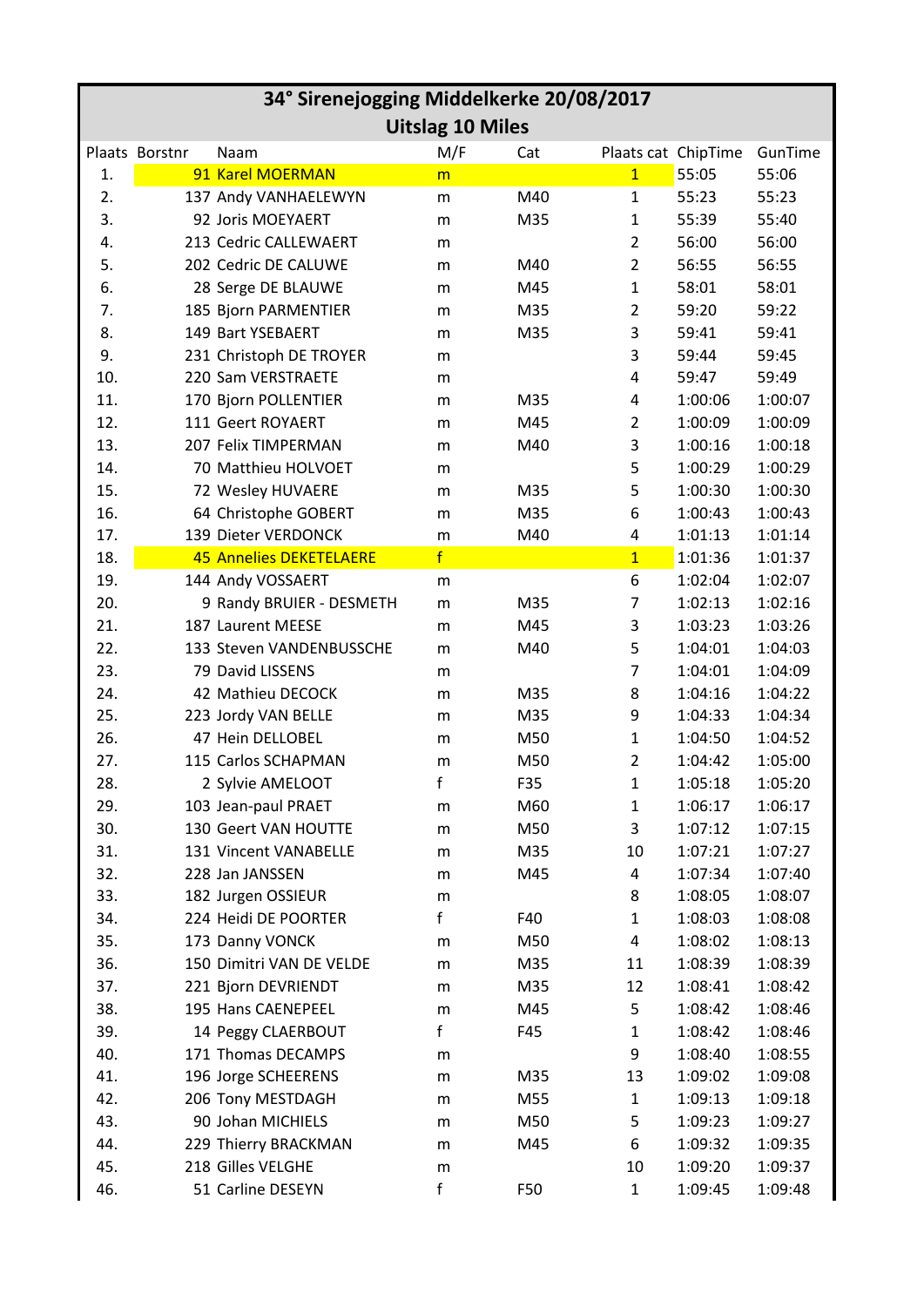| 47. | 96 Beryl OTIENO              | f         | F40  | $\overline{2}$ | 1:10:02 | 1:10:08 |
|-----|------------------------------|-----------|------|----------------|---------|---------|
| 48. | 189 Tom VAN AUDENHOVE        | m         | M35  | 14             | 1:10:55 | 1:11:12 |
| 49. | 41 Vincent DECAESTECKER      | ${\sf m}$ | M45  | $\overline{7}$ | 1:11:08 | 1:11:13 |
| 50. | 67 Alexandre HENRIET         | m         | M35  | 15             | 1:11:16 | 1:11:22 |
| 51. | 55 Koenraad DEWULF           | m         | M50  | 6              | 1:11:11 | 1:11:31 |
| 52. | 73 Luk JACXSENS              | m         | M55  | $\overline{2}$ | 1:11:22 | 1:11:46 |
| 53. | 16 George CLEYMAN            | m         | M60  | $\overline{2}$ | 1:11:44 | 1:11:48 |
| 54. | 120 Tonny STAELENS           | m         | M45  | 8              | 1:11:38 | 1:11:50 |
| 55. | 37 Sarah DE SMET             | f         | F40  | 3              | 1:11:54 | 1:11:56 |
| 56. | 203 Wim WUYTEN               | m         | M45  | 9              | 1:11:49 | 1:11:59 |
| 57. | 124 Thijs VERBANCK           | m         |      | 11             | 1:11:54 | 1:12:13 |
| 58. | 68 Peter HERMANS             | m         | M45  | 10             | 1:12:07 | 1:12:14 |
| 59. | 151 Dirk GOES                | m         | M50  | $\overline{7}$ | 1:12:52 | 1:13:04 |
| 60. | 49 Peter DERVAUX             | m         | M40  | 6              | 1:12:51 | 1:13:20 |
| 61. | 198 Jean-pierre NIJS         | ${\sf m}$ | M60  | 3              | 1:13:19 | 1:13:21 |
| 62. | 176 Isabeau LENAERTS         | f         |      | $\overline{2}$ | 1:13:17 | 1:13:21 |
| 63. | 126 Jean.claude TRUYTS       | m         | M45  | 11             | 1:13:21 | 1:13:27 |
| 64. | 216 Patrick VAN DEN BROECK   | m         | M40  | $\overline{7}$ | 1:13:38 | 1:13:43 |
| 65. | 211 Peter SOETENS            | m         | M35  | 16             | 1:13:40 | 1:13:51 |
| 66. | 38 Filip DE VOLDER           | m         | M45  | 12             | 1:13:30 | 1:13:51 |
| 67. | 116 Fabrice SIMON            | m         | M45  | 13             | 1:13:48 | 1:13:54 |
| 68. | 48 Wim DEPOORTER             | m         | M40  | 8              | 1:13:39 | 1:13:57 |
| 69. | 199 Filiep SERCU             | ${\sf m}$ | M50  | 8              | 1:13:52 | 1:13:57 |
| 70. | 74 Abeline KAPUCZINSKI       | f         |      | 3              | 1:13:54 | 1:14:00 |
| 71. | 102 Tordoff PHILIP           | m         | M40  | 9              | 1:13:38 | 1:14:08 |
| 72. | 75 Gregg LANSU               | m         |      | 12             | 1:13:56 | 1:14:17 |
| 73. | 237 Kristof DE NEEF          | m         | M40  | 10             | 1:13:59 | 1:14:20 |
| 74. | 208 Ivan THYSSEN             | m         | M55  | 3              | 1:14:25 | 1:14:33 |
| 75. | 66 Paul HENDRIX              | m         | M60  | 4              | 1:14:21 | 1:14:37 |
| 76. | 83 Verschelde LUC            | m         | M65  | $\mathbf{1}$   | 1:14:34 | 1:14:40 |
| 77. | 80 Maureen LOGGHE            | f         | F45  | $\overline{2}$ | 1:14:34 | 1:14:42 |
| 78. | 145 Olivier WARLOP           | m         | M35  | 17             | 1:14:37 | 1:14:54 |
| 79. | <b>36 ELS DE SCHUYTENEER</b> | f         | F35  | $\overline{2}$ | 1:14:50 | 1:15:00 |
| 80. | 172 Wouter DEMEULENAERE      | m         | M45  | 14             | 1:15:09 | 1:15:12 |
| 81. | 33 Lieven DE PAEPE           | f         | F40  | 4              | 1:15:30 | 1:15:42 |
| 82. | 227 Rudy DEKEERSMAECKER      | m         | M65  | $\overline{2}$ | 1:15:50 | 1:16:03 |
| 83. | 154 Christophe PAELMAN       | m         | M40  | 11             | 1:16:26 | 1:16:28 |
| 84. | 183 Simon WALLICAN           | m         |      | 13             | 1:16:25 | 1:16:29 |
| 85. | 184 Noel RYCKEBOER N         | m         | M60  | 5              | 1:16:16 | 1:16:29 |
| 86. | 129 Tuur VAN DEN HAUTE       | m         | M60  | 6              | 1:16:28 | 1:16:36 |
| 87. | 160 Remo OLIVIERO            | m         | M70+ | $\mathbf{1}$   | 1:16:42 | 1:16:45 |
| 88. | 82 Xavier LOUCHAERT          | m         | M40  | 12             | 1:16:42 | 1:16:46 |
| 89. | 152 Sabine DERUYTTER         | f         | F45  | 3              | 1:16:48 | 1:16:51 |
| 90. | 76 Erna LEYRE                | f         | F50  | $\overline{2}$ | 1:16:55 | 1:17:02 |
| 91. | 39 Nicole DE WILDER          | f         | F55  | $\mathbf 1$    | 1:16:58 | 1:17:05 |
| 92. | 146 Xavier WIJNEN            | m         | M45  | 15             | 1:16:57 | 1:17:24 |
| 93. | 94 Koen MONSAERT             | m         | M40  | 13             | 1:16:59 | 1:17:26 |
| 94. | 201 Nicolas MAESSCHALCK      | m         |      | 14             | 1:17:38 | 1:17:39 |
| 95. | 32 Arne DE MOOR              | m         |      | 15             | 1:17:48 | 1:18:02 |
| 96. | 65 Geert GYSSELS             | m         | M45  | 16             | 1:17:39 | 1:18:07 |
|     |                              |           |      |                |         |         |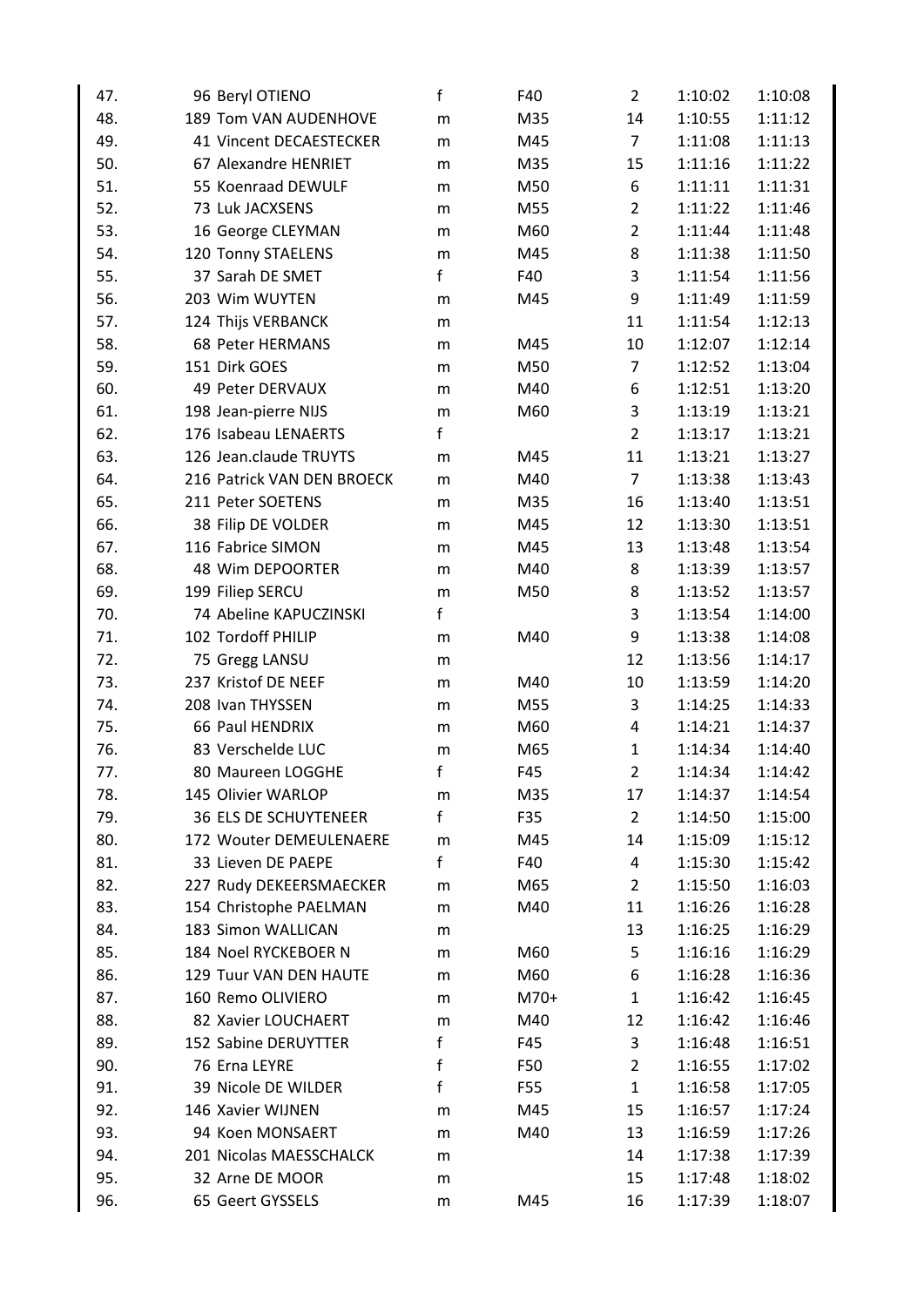| 97.  | 40 Jimmy DE WINT         | m         | M35  | 18             | 1:18:05 | 1:18:14 |
|------|--------------------------|-----------|------|----------------|---------|---------|
| 98.  | 63 Robert GEELEN         | m         | M65  | 3              | 1:18:15 | 1:18:22 |
| 99.  | 143 Kristel VIEREN       | f         | F50  | 3              | 1:18:18 | 1:18:29 |
| 100. | 22 Dirk COTTIGNIES       | m         | M55  | 4              | 1:18:16 | 1:18:29 |
| 101. | 232 Franky VANDENBERGHE  | m         | M50  | 9              | 1:18:20 | 1:18:52 |
| 102. | 43 Tom DECORTE           | m         | M40  | 14             | 1:18:40 | 1:18:53 |
| 103. | 205 Didier QUEWY         | m         | M50  | 10             | 1:18:54 | 1:19:10 |
| 104. | 132 Jean-marie VANDAMME  | m         | M55  | 5              | 1:19:21 | 1:19:42 |
| 105. | 98 Hans PACQUET          | m         | M50  | 11             | 1:20:06 | 1:20:20 |
| 106. | 122 Williams STANLEY     | m         | M60  | $\overline{7}$ | 1:19:54 | 1:20:23 |
| 107. | 20 Hugo COOLS            | m         | M65  | 4              | 1:20:39 | 1:20:49 |
| 108. | 13 Rots CARLO            | m         | M45  | 17             | 1:20:55 | 1:21:10 |
| 109. | 57 Sylvain DRAMAIX       | ${\sf m}$ | M35  | 19             | 1:20:53 | 1:21:12 |
| 110. | 204 Helga SOETENS        | f         | F40  | 5              | 1:21:11 | 1:21:22 |
| 111. | 230 Andy VANDENBOGAERDE  | m         | M45  | 18             | 1:21:24 | 1:21:38 |
| 112. | 54 Johan DEWANCKER       | m         | M55  | 6              | 1:21:30 | 1:21:41 |
| 113. | 174 Karine DE BUYSSCHER  | f         | F45  | 4              | 1:21:35 | 1:21:47 |
| 114. | 169 Tom DE MESMAEKER     | m         | M35  | 20             | 1:22:29 | 1:22:29 |
| 115. | 193 Hugh MC GAHAN        | m         | M60  | 8              | 1:22:09 | 1:22:35 |
| 116. | 197 Marnix CLEVERS       | m         | M50  | 12             | 1:22:39 | 1:22:49 |
| 117. | 157 Johan LEMMENS        | ${\sf m}$ | M45  | 19             | 1:22:53 | 1:22:55 |
| 118. | 138 Rita VANHOORNE       | f         | F60  | $\mathbf{1}$   | 1:22:37 | 1:22:56 |
| 119. | 26 Daan DE BACKER        | m         | M35  | 21             | 1:22:36 | 1:23:03 |
| 120. | 118 Maria elisa SNIJDERS | f         | F60  | $\overline{2}$ | 1:22:50 | 1:23:04 |
| 121. | 123 Tom TAVEIRNE         | m         | M35  | 22             | 1:22:53 | 1:23:05 |
| 122. | 234 Ingeborg DEPOORTER   | f         |      | 4              | 1:22:55 | 1:23:12 |
| 123. | 212 Carlo VANDENBUSSCHE  | m         | M65  | 5              | 1:22:54 | 1:23:18 |
| 124. | 233 Bart PIERREUX        | m         | M40  | 15             | 1:23:09 | 1:23:25 |
| 125. | 217 Benny COULIER        | m         | M45  | 20             | 1:23:00 | 1:23:29 |
| 126. | 186 Martin BLANCQUART    | m         | M55  | 7              | 1:23:22 | 1:23:43 |
| 127. | 81 Karin LONCKE          | f         | F45  | 5              | 1:23:47 | 1:23:55 |
| 128. | 192 Luc STESSENS         | m         | M40  | 16             | 1:23:50 | 1:24:01 |
| 129. | 226 Patrick DECOSTER     | m         | M55  | 8              | 1:23:55 | 1:24:05 |
| 130. | 88 Siska MATON           | f         | F60  | 3              | 1:23:54 | 1:24:05 |
| 131. | 112 Stephan SABBE        | m         | M50  | 13             | 1:23:53 | 1:24:09 |
| 132. | 135 Dorine VANDERMEERSCH | f         | F40  | 6              | 1:23:56 | 1:24:12 |
| 133. | 18 Benoit COISNE         | m         | M60  | 9              | 1:23:57 | 1:24:20 |
| 134. | 19 François COISNE       | ${\sf m}$ | M55  | 9              | 1:24:10 | 1:24:34 |
| 135. | 71 jean-michel HOUCHART  | m         | M60  | 10             | 1:25:01 | 1:25:14 |
| 136. | 159 Luc BRAECKMAN        | m         | M45  | 21             | 1:25:01 | 1:25:19 |
| 137. | 109 Joost ROMMEL         | m         | M55  | 10             | 1:25:01 | 1:25:23 |
| 138. | 5 Marc BECUE             | m         | M45  | 22             | 1:25:41 | 1:25:53 |
| 139. | 219 lieke DEMOL          | f         |      | 5              | 1:25:39 | 1:25:55 |
| 140. | 194 Johnny GELDHOF       | m         | M70+ | 2              | 1:25:30 | 1:26:03 |
| 141. | 239 Jo Vander Beken      | m         | M45  | 23             | 1:25:58 | 1:26:06 |
| 142. | 107 Brigitte ROELS       | f         | F50  | 4              | 1:25:45 | 1:26:08 |
| 143. | 238 Mario CASTAGNA       | m         | M70+ | 3              | 1:25:59 | 1:26:09 |
| 144. | 180 Geert BRACKE         | ${\sf m}$ | M45  | 24             | 1:25:47 | 1:26:09 |
| 145. | 179 Heidi CLINCKE        | f         |      | 6              | 1:25:50 | 1:26:12 |
| 146. | 178 Niels CLINCKE        | m         |      | 16             | 1:25:50 | 1:26:12 |
|      |                          |           |      |                |         |         |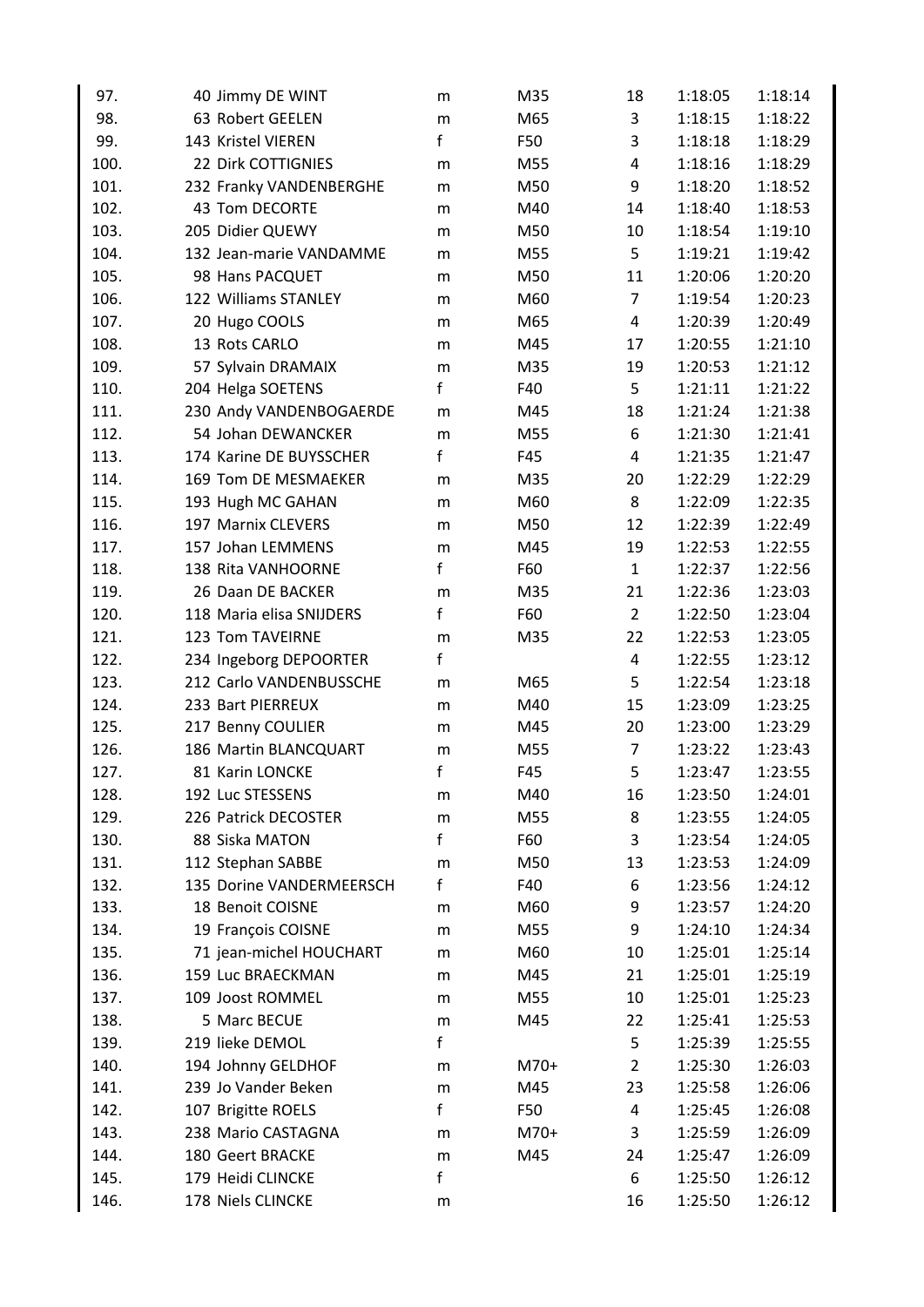| 147.         | 31 Ronny DE GROEVE                   | m         | M50        | 14             | 1:26:41 | 1:26:41            |
|--------------|--------------------------------------|-----------|------------|----------------|---------|--------------------|
| 148.         | 17 Johan COENE                       | m         | M45        | 25             | 1:27:09 | 1:27:36            |
| 149.         | 214 Kris TIJTGAT                     | m         | M50        | 15             | 1:27:19 | 1:27:39            |
| 150.         | 236 Karen VAN CAUTEREN               | f         | F35        | 3              | 1:27:28 | 1:27:49            |
| 151.         | 119 Angelo SPAGNUOLO                 | m         | M55        | 11             | 1:28:20 | 1:28:28            |
| 152.         | 117 Rik SLOSSE                       | m         | M45        | 26             | 1:28:19 | 1:28:49            |
| 153.         | 128 Anja VAN DE VELDE                | f         | F35        | 4              | 1:29:07 | 1:29:07            |
| 154.         | 210 Tom DE ROECK                     | m         | M40        | 17             | 1:28:46 | 1:29:11            |
| 155.         | 110 Andy ROSSIGNOL                   | m         | M40        | 18             | 1:28:47 | 1:29:12            |
| 156.         | 175 Willy DE BRAUWER                 | m         | M55        | 12             | 1:29:27 | 1:29:37            |
| 157.         | 89 Marcel MESTER                     | ${\sf m}$ | $M70+$     | 4              | 1:29:51 | 1:30:01            |
| 158.         | 113 Carmen SAESEN                    | f         | F35        | 5              | 1:29:56 | 1:30:13            |
| 159.         | 165 David SAEYS                      | m         | M35        | 23             | 1:29:48 | 1:30:16            |
| 160.         | 30 Tom DE GOLS                       | m         | M40        | 19             | 1:30:27 | 1:30:37            |
| 161.         | 156 Fernand EIFFES                   | m         | M65        | 6              | 1:30:48 | 1:30:58            |
| 162.         | 95 Sidney MOULIN                     | m         | M35        | 24             | 1:30:45 | 1:31:13            |
| 163.         | 209 Roland VANNESTE                  | ${\sf m}$ | M65        | $\overline{7}$ | 1:31:05 | 1:31:29            |
| 164.         | 15 Joris CLAES                       | m         | M40        | 20             | 1:31:26 | 1:31:42            |
| 165.         | 222 Roger DE SOOMER                  | m         | $M70+$     | 5              | 1:31:25 | 1:31:44            |
| 166.         | 58 Daniel DUGAUQUIER                 | m         | M65        | 8              | 1:31:33 | 1:31:48            |
| 167.         | 166 Kurt CROMMELINCK                 | m         | M45        | 27             | 1:32:00 | 1:32:17            |
| 168.         | 225 Ronny VAN POUCKE                 | m         | M50        | 16             | 1:31:59 | 1:32:17            |
| 169.         | 200 Antoine AUDENAERT                | m         | M65        | 9              | 1:31:59 | 1:32:17            |
| 170.         | 235 Tom COUSSENS                     | m         |            | 17             | 1:31:56 | 1:32:20            |
| 171.         | 78 Gino LIGNEEL                      | m         | M55        | 13             | 1:32:18 | 1:32:26            |
| 172.         | 158 Ignace VAN WAMBEKE               | ${\sf m}$ | M50        | 17             | 1:32:02 | 1:32:30            |
| 173.         | 167 Patricia BEX                     | f         | F55        | $\overline{2}$ | 1:32:27 | 1:32:41            |
| 174.         | 12 Donald CALMEYN                    | m         | M60        | 11             | 1:32:35 | 1:32:54            |
| 175.         | 106 Jacqueline RENARD                | f         | F55        | 3              | 1:32:49 | 1:33:00            |
| 176.         | 161 Giorgio SURIANO                  | m         | M55        | 14             | 1:32:49 | 1:33:00            |
| 177.         | 104 Jimmy PRAET                      | m         |            | 18             | 1:32:55 | 1:33:26            |
| 178.         | 99 Fenelon PATSY                     | f         | F65        | 1              | 1:33:16 | 1:33:34            |
| 179.         | 163 Christelle WANTIEZ               | f         | F40        | 7              | 1:33:25 | 1:33:57            |
| 180.         | 136 Herman VANDERSTRAETEN            | m         | M60        | 12             | 1:33:40 | 1:34:10            |
| 181.         | 147 Christopher WILANTE              | m         |            | 19             | 1:34:00 | 1:34:13            |
| 182.         | 60 Bjorn FAUVARQUE                   | m         | M40        | 21             | 1:34:20 | 1:34:35            |
| 183.         | 85 Walter MAES                       | m         |            | 20             | 1:34:42 | 1:35:12            |
| 184.         | 84 Ludo MAES                         | m         | M60        | 13             | 1:35:12 | 1:35:12            |
| 185.         | 25 Deberdt DANNY                     | m         | M65        | 10             | 1:35:24 | 1:35:28            |
| 186.         | 162 Eric BRANCATO                    | m         | M45        | 28             | 1:34:56 | 1:35:30            |
| 187.         | 177 Filip BURGELMAN                  | m         | M45        | 29             | 1:35:44 | 1:36:16            |
| 188.         | 168 Guido BOELAERT                   | ${\sf m}$ | M60        | 14             | 1:36:20 | 1:36:46            |
| 189.         | 100 Mandy PERSINE                    | f         |            | $\overline{7}$ | 1:37:09 | 1:37:36            |
| 190.         | 86 J-philippe MAESSCHALCK            | m         | M45        | 30             | 1:38:55 | 1:39:23            |
| 191.         | 3 Katrien ASPESLAGH                  | f         | F50        | 5              | 1:39:11 | 1:39:30            |
|              |                                      |           |            |                |         |                    |
| 192.<br>193. | 188 Anthony KANE<br>29 Chris DE DEYN | m         | M50<br>M45 | 18<br>31       | 1:39:45 | 1:40:03<br>1:40:21 |
| 194.         |                                      | m         |            |                | 1:39:58 |                    |
|              | 52 Jan DESEYN                        | m         | $M75+$     | 1              | 1:41:00 | 1:41:15            |
| 195.         | 108 Keymolen ROGER                   | m         | M60        | 15             | 1:43:17 | 1:43:19            |
| 196.         | 56 Ann DHAENE                        | f         | $F70+$     | $\mathbf{1}$   | 1:49:16 | 1:49:28            |